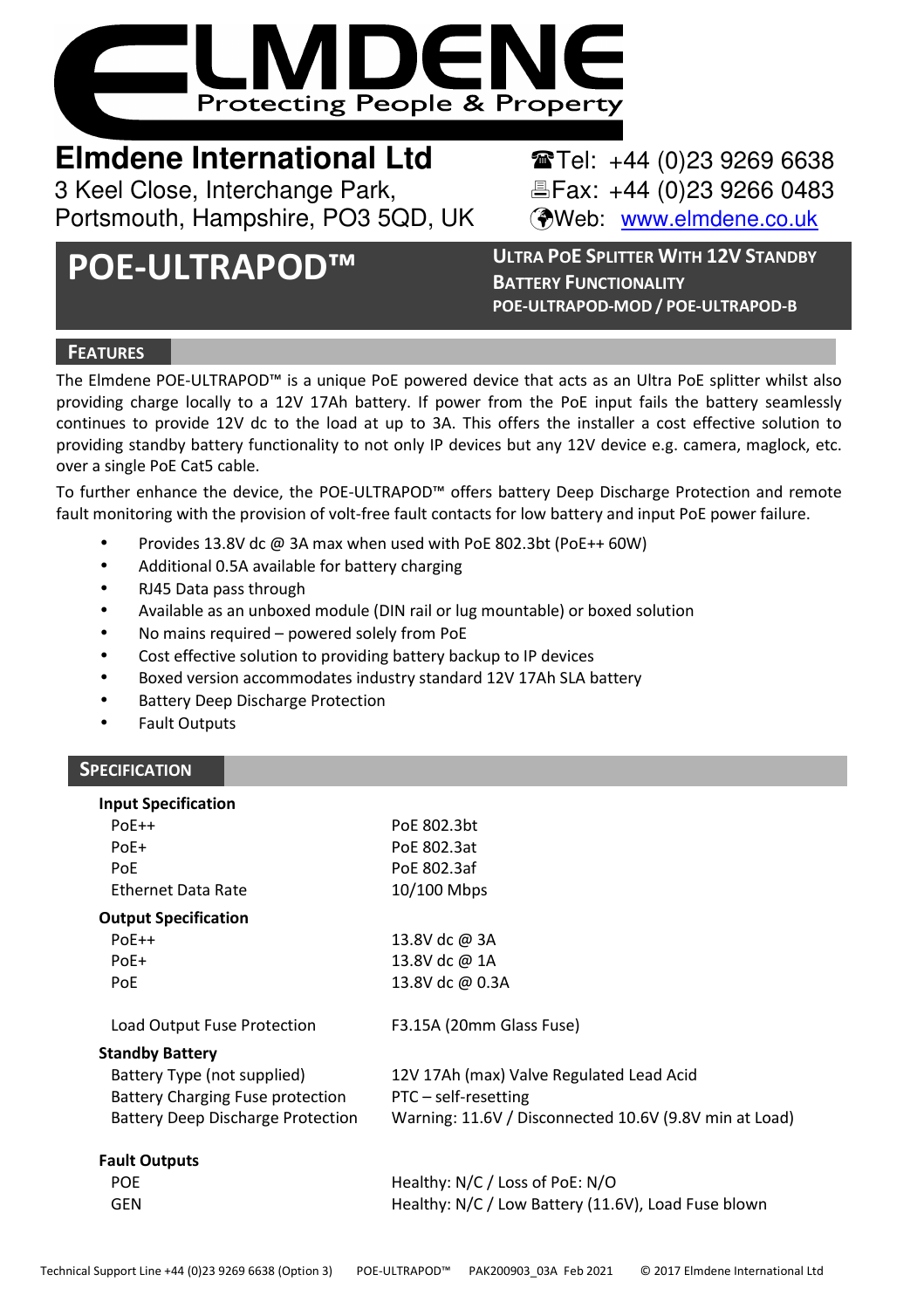| <b>LED Indication</b> |                                       |
|-----------------------|---------------------------------------|
| Green LED             | PoE Present LED                       |
| Red LED               | Fault LED (ON when output fuse fails) |

#### **Mechanical**

|                           | POE-ULTRAPOD-MOD™ | <b>POE-ULTRAPOD-B™</b>          |
|---------------------------|-------------------|---------------------------------|
| <b>Dimensions</b>         | 134L x 84W x 35D  | 355L x 382W x 85D               |
| <b>Battery Capacity</b>   | N/A               | 12V 17Ah                        |
| Weight                    | 180g              | $2.5$ Kg                        |
| <b>Enclosure Material</b> | N/A               | 1.2mm steel white powder coated |

### **Environmental**

| Temperature |
|-------------|
|             |

-10 to +40°C (operating) 75% RH non-condensing

# **CONNECTIONS**

| <b>POE IN</b> | PoE 802.3bt (60W) from PoE++ source<br>(PoE and PoE+ can be used, see output Specification above)                          |
|---------------|----------------------------------------------------------------------------------------------------------------------------|
| <b>DATA</b>   | Data Connection to IP device                                                                                               |
| $OP +/-$      | Load Output: 13.8V dc $(+/- 5%)$ @ 3A max (PoE $++$ input)                                                                 |
| $BATT +/-$    | 12V Battery Connection - observe polarity                                                                                  |
| <b>POE</b>    | Relay Output for PoE power failure. Open on loss of PoE                                                                    |
| GEN           | Relay Output for output fuse failed or/and low battery level (less than 10.7V)<br>when PoE is off. Open in Fault condition |

#### **INSTALLATION INSTRUCTIONS**

This PSU is *NOT SUITABLE* for external installation.

This unit must be fed from a compliant PoE power source (PoE 802.3bt for 3A power output)

#### *Unboxed Module:*

#### **Mounting**

1) Mount securely utilising the DIN rail mount or the provided mounting lugs

#### *Boxed Module:*

#### **Mounting**

- 1) Mount securely utilising the enclosure mounting points in the correct orientation, allowing 100mm clearance around the enclosure
- 2) Route cables via knockouts and/or rear cable enclosure entry holes



Fig. 1 Mounting of POE-ULTRAPOD-B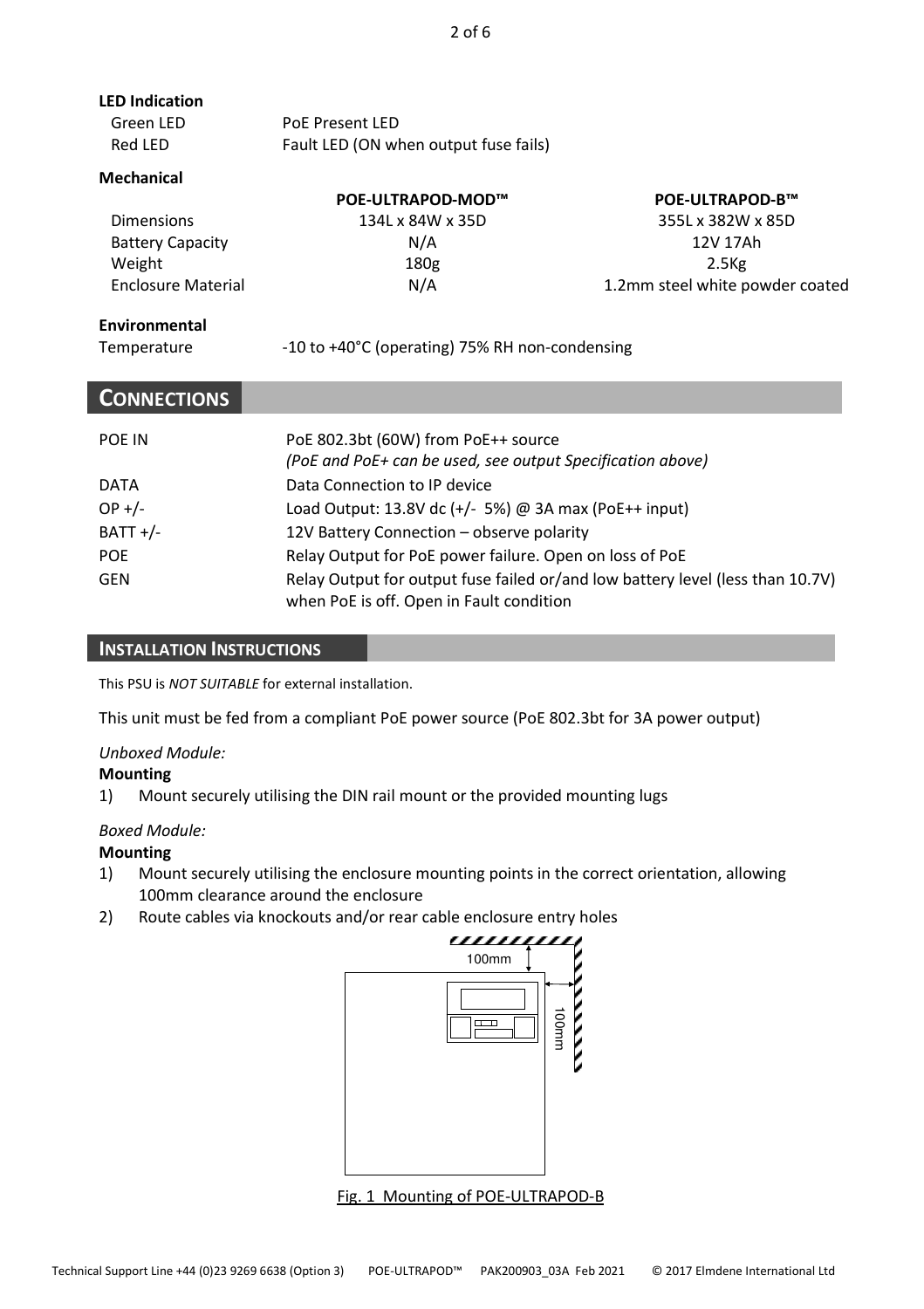#### **Power Up**

- 1) Attach correctly rated load cable to load equipment and fasten using cable ties Note polarity
- 2) Attach suitable Ethernet cable from PoE++ source to **POE IN** RJ45 connector (100m max from PSE)
- 3) Attach suitable Ethernet cable between IP device and **DATA** RJ45 connector (if required)
- 4) Loop battery cable through supplied ferrite (1 turn) and attach to **BATT** terminal block, fasten with cable ties

**NOTE:** ensure correct polarity of battery connections: **+** use **Red** lead, **-** use **Black** lead



### Fig. 2 Position of ferrite

- 5) Connect charged 12V battery 17Ah (max) to the other end of battery cable.
- 6) Observe Green LED is ON when PoE is present
- 7) Observe Load equipment indicates power is present
- 8) Remove **POE IN** cable and observe load equipment continues to indicate power is present
- 9) Reconnect PoE INPUT cable

#### **Signalling**

- 1) Connect fault outputs to appropriate input of Control and Indicating Equipment (CIE) if required
- 2) Close cover and secure using fastening key provided

# **3) CONTROL BOARDS**

#### **Ensure the PSU rating is suitable by checking the Access Control load specifications**.

This POE-ULTRAPOD-B is supplied with fixing positions for a range of Access Control boards. The PSU contains a pack of various fixings which suit most access control boards but please ensure it is securely in place once fitted.

|         | PCB Holes in the Tin | Max Qty |                  | PCB Holes in the Tin | Max Qty |
|---------|----------------------|---------|------------------|----------------------|---------|
|         | EP1501 (Type 3)      |         |                  | Net2 plus            |         |
|         | MR51e (Type 3)       |         | Paxton           | Net2 I/O             |         |
|         | MR50 (Type 5)        |         |                  | Net2 classic         |         |
|         | EP2500 (Type 1)      |         | Vanderbilt (ACT) | ACTPro 1500e         |         |
| Mercury | EP1502 (Type 2)      |         |                  | AP7003               |         |
|         | EP4502 (Type 2)      |         | <b>NEDAP</b>     | AP7031               |         |
|         | MR52 (Type 2)        |         |                  | AP7803               |         |
|         | MR161N (Type 2)      |         |                  |                      |         |
|         | MR16OUT (Type 2)     |         |                  |                      |         |

Please note hole positions are subject to change without notice and Elmdene International Ltd are not responsible for any changes made by the manufacturers of the listed access control boards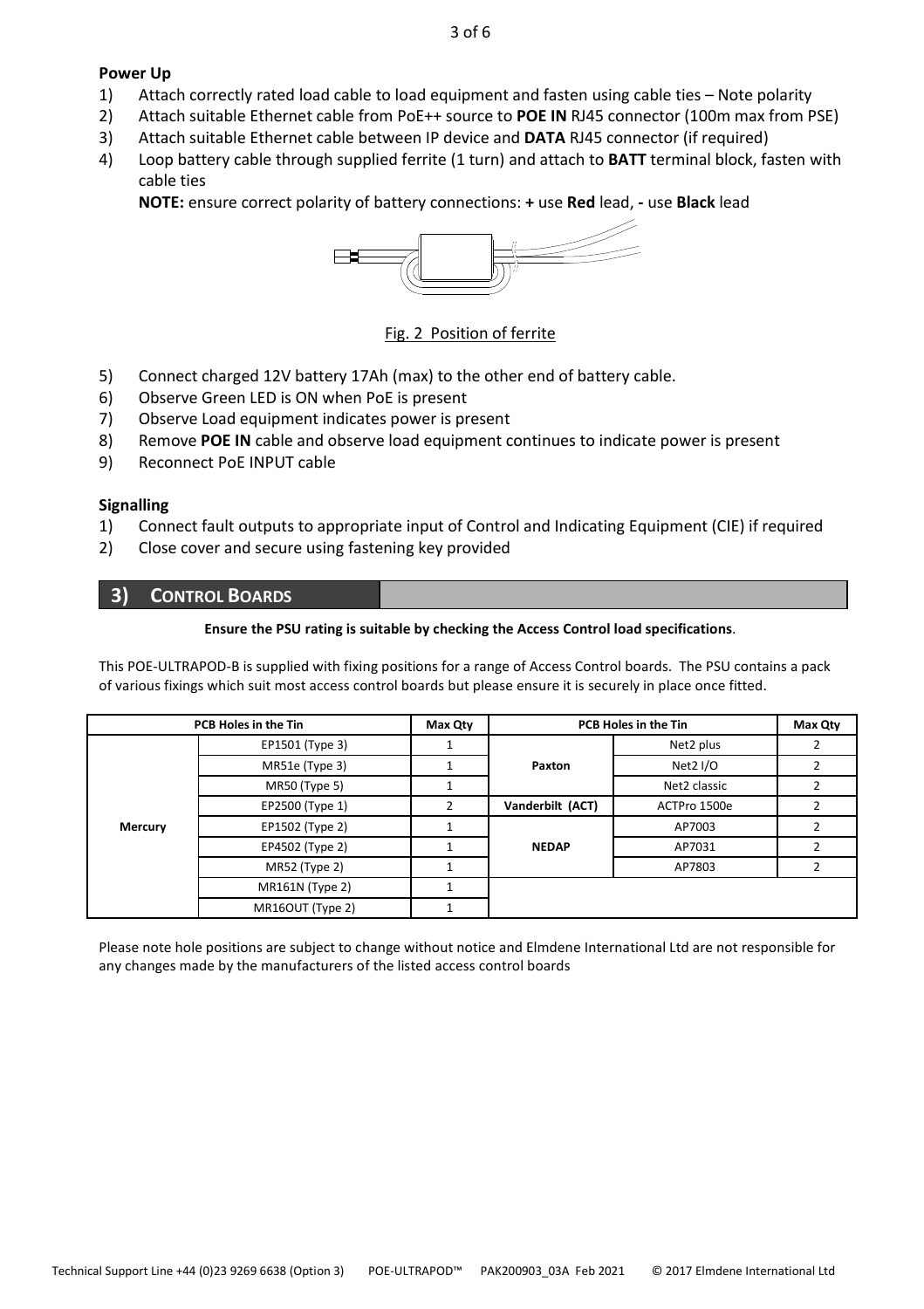$2 \times$  Type 1



 $1 \times Type 2$ 







Type 3 and Type 5



2 x Type 5

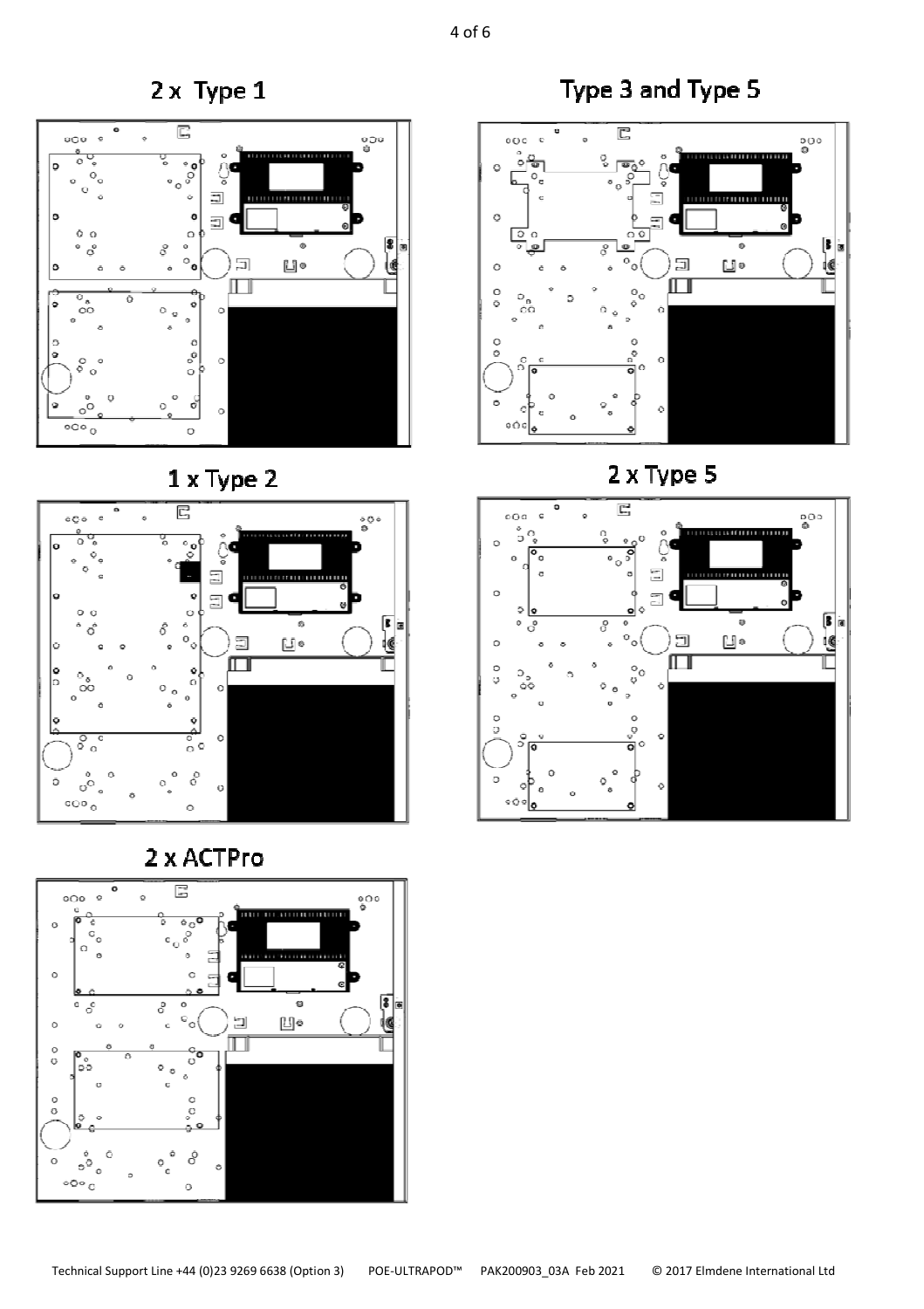$\theta$  $\alpha$ ś  $\circ \circ \circ$  $\overline{a}$ IMPORTANT NOTE: When more than one POE-ULTRAPOD is used with an Injector Hub, the 13.8V dc output must remain isolated from all other POE-ULTRAPOD 13.8V dc outputs powered from the same injector hub. This is to avoid PoE detection signature issues that may occur. DO NOT CONNECT POE-ULTRAPOD outputs together and ensure there is no

# **OPERATING INSTRUCTIONS**

common Ground connection between individual POE-ULTRAPOD –ve load output lines.

In the event of loss of PoE++ to the POE-ULTRAPOD™, the PoE Fault signal contact will open and the Green LED will turn off, the POE-ULTRAPOD™ will continue to deliver up to 13.8V 3A of power to the load for up to 4 hours (dependant on charge state or capacity of 17Ah battery).

If the output of the POE-ULTRAPOD™ fails, the cause of the failure should be investigated e.g. short circuit load, connection of a deeply discharged battery. The fault should be rectified before restoring power to the POE-ULTRAPOD™. If any of the fuses require replacing, ensure the correct fuse rating and type is used.

Battery charging will only start after a compliant PoE power source is connected to POE-ULTRAPOD™, it will NOT start up on battery. Ensure only a 12V battery is fitted to the system.

### **MAINTENANCE**

This unit is intended for use by Service Personnel only. There are NO USER SERVICEABLE parts inside. There is no regular maintenance required of the POE-ULTRAPOD™ other than periodic testing, and replacement of the standby battery.

*Reference should be made to the battery manufacturer's documentation to determine typical/expected battery life with a view to periodic replacement of the battery.* 

**Access Control board positions (12V 7Ah battery shown)**